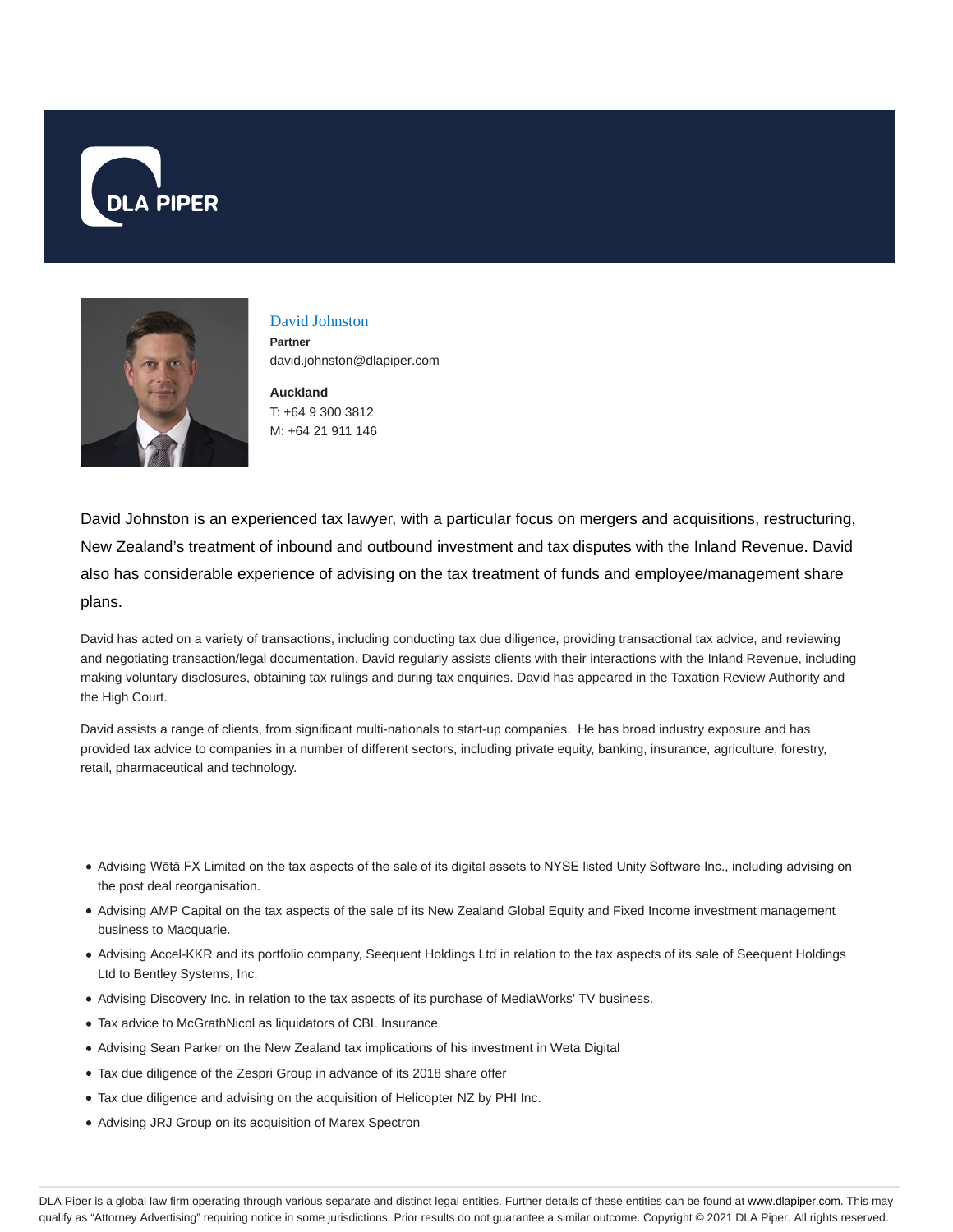- Advising Caryle Group on the United Kingdom tax implications of its IPO
- Advising on the tax implications of the restructuring of the Fitness First Group worldwide
- Assisting clients with tax disputes, including preparing formal dispute documentation, attending meetings with the Inland Revenue and agreeing settlements
- Assisting clients with the tax aspects of liquidations and restructurings
- Assisting clients with drafting and implementing employee share schemes and employee share option plans (ESOPs), including confirming the tax treatment

## **CREDENTIALS**

# Professional Qualifications

- Barrister and Solicitor of the High Court of New Zealand, 2002
- Solicitor of the Senior Courts of England and Wales, 2008

## **Education**

- Victoria University of Wellington, LLB
- Victoria University of Wellington, LLM
- Victoria University of Wellington, BSc

## **Memberships**

- Barrister and Solicitor of the High Court of New Zealand, 2002
- Solicitor of the Supreme Court of England and Wales, 2008
- Member of the Law Society Tax Committee
- Member of the Restructuring Insolvency and Turnaround Association of New Zealand (RITANZ)
- David has presented at the New Zealand Law Society Tax Conference, the International Fiscal Association (New Zealand Branch), the International Fiscal Association Australian Tax Conference and the ITR Asia Pacific Tax Conference

# INSIGHTS

# **Publications**

**New Zealand Inland Revenue outlines final requirements under the domestic trust reporting regime**

## 16 June 2022

New Zealand's Inland Revenue is increasingly focused on collecting information from New Zealand taxpayers and, in particular, from high wealth individuals (HWIs) and domestic trusts. One of its objectives is to test the extent to which HWIs and high-income earners are paying the new top income tax rate of 39%. Given there are still tax advantages from operating trusts in New Zealand, the Inland Revenue want to understand if trusts are increasingly being used to receive income that would otherwise be taxed at the higher rate.

## **Russian Sanction Update | New Zealand**

## 23 March 2022

New Zealand has now enacted legislation to impose sanctions on Russia. These measures are being introduced while a number of different jurisdictions are also imposing progressive sanctions on Russia. In response, Russia has implemented countersanctions to target foreign ownership of Russian assets. DLA Piper are working with colleagues around the globe to monitor the introduction of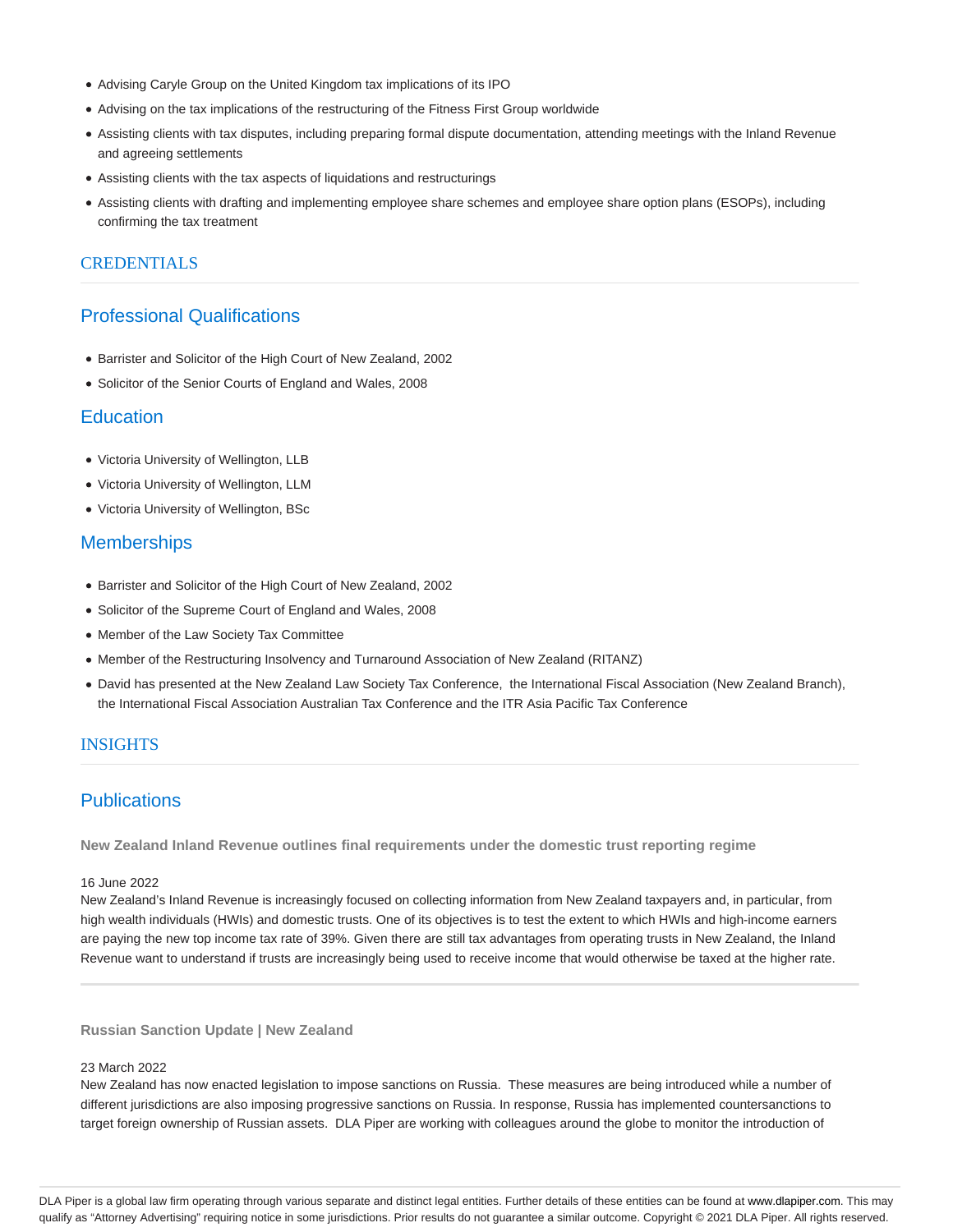**New Zealand Government Announce Income Insurance Scheme Consultation**

#### 9 February 2022

The New Zealand Government have announced their intention to introduce a new scheme to fund redundancy compensation. The New Zealand Income Insurance Scheme (NZIIS) has a number of supporters and we consider it is likely to be implemented in some form.

**Asia Pacific Tax Newsletter December 2021**

31 December 2021 Welcome to the fourth issue of our AsiaPac Tax Newsletter.

**New Zealand's tax treatment of software development and sale**

2 December 2021

With several high-profile software businesses being sold in New Zealand (including a number of transactions in which DLA Piper New Zealand has acted) and with continued investor interest in software businesses, the tax treatment of software development and sale has become increasingly topical. Inland Revenue have indicated this is an area they will review.

**Asia Pacific Tax Newsletter July 2021**

6 August 2021

Welcome to the third issue of our AsiaPac Tax Newsletter. In this issue, we continue to bring you the latest tax developments in the Asia-Pacific region including governmental policies and updates on case laws.

**New Zealand Introduces New Tax Loss Carry-Forward Rules**

2 July 2021

**Asia Pacific Tax Newsletter March 2021**

7 April 2021

Welcome to the second issue of our AsiaPac Tax Newsletter. In this issue, we bring you the latest tax developments in the Asia-Pacific region including governmental policies and updates on case laws.

**Taking steps to prepare for the 39% tax rate**

9 February 2021

As the increase in New Zealand's top personal tax rate approaches, it is important to consider if there are steps that should (or should not) be taken to reduce its immediate impact.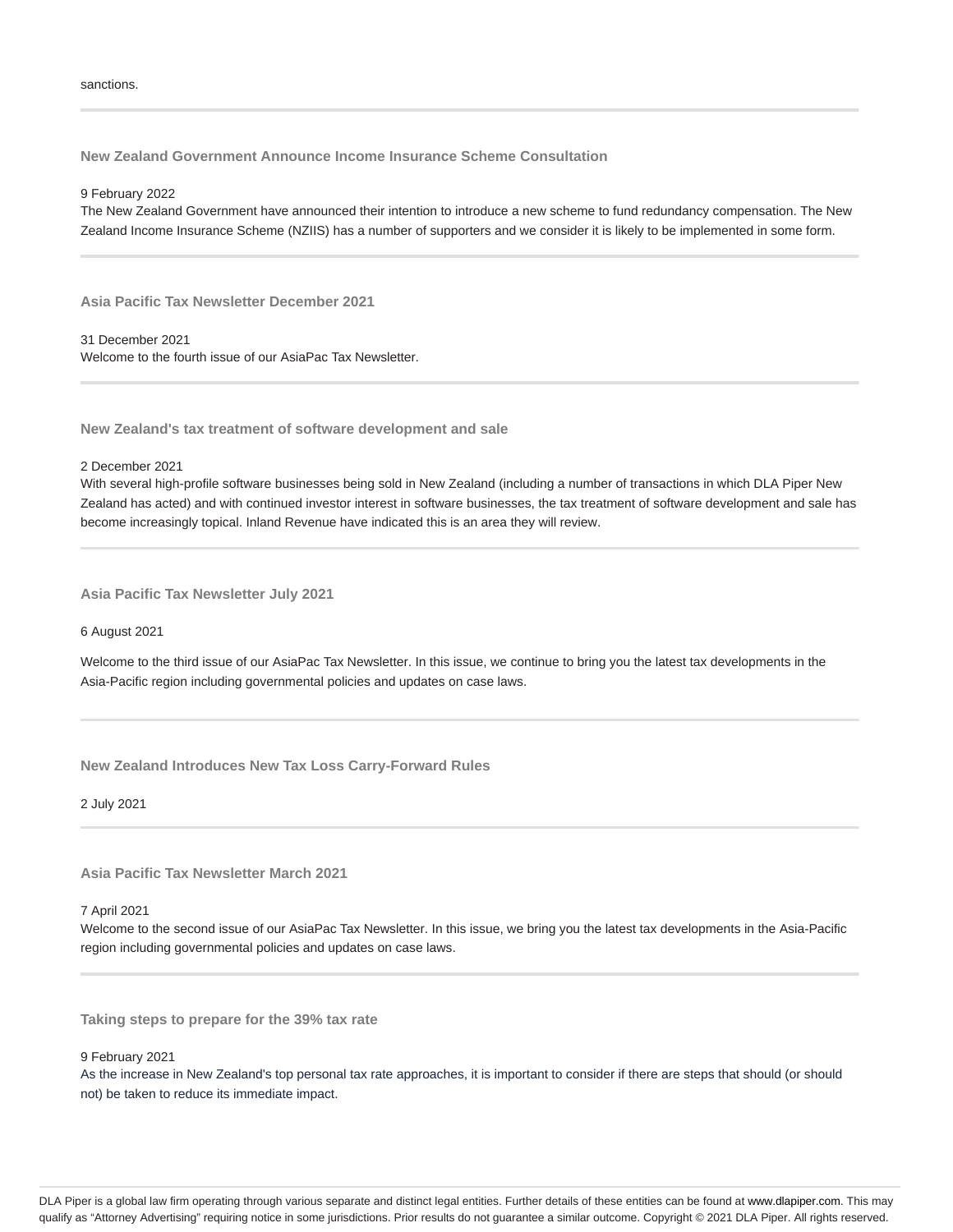**Labour delivers on its promise to increase the top personal tax rate, along with consequential changes to the ESCT, RWT, FBT and other rates**

#### 21 December 2020

Many will be aware that the Labour Government has introduced a new top personal income tax rate of 39% which will apply to personal annual income that exceeds \$180,000 from 1 April 2021.

**New Zealand relaxes its rules for offshore employers with globally mobile cross border New Zealand workers**

#### 14 October 2020

2020 has been an extraordinary year. One of the most significant features of 2020 has been the number of people who have worked remotely because of Covid-19 restrictions. For tax, this has created challenges as an employee, working remotely for an offshore employer, can trigger tax risks for their offshore employer such as permanent establishment (**PE**) and employment tax risks. In New Zealand, this has been particularly acute, with a significant number of people either physically unable to leave New Zealand or coming to New Zealand due the relatively Covid-19 free environment, while continuing to work for their offshore employer. This number is estimated to increase. In response to these challenges, the New Zealand Inland Revenue have made two changes.

# **Events**

## **Previous**

**Tax treatment of software development and sale: Perspectives from the US, Australia and NZ**

28 October 2021 Webinar

## **NEWS**

**DLA Piper advises Accel-KKR and Seequent on International Deal of the Year**

#### 27 April 2022

Buyouts Magazine has named Accel-KKR's sale of New Zealand-based Seequent the **International Deal of the Year** in its annual awards. This is the first time a New Zealand transaction has won the award since its inception. DLA Piper New Zealand's M&A team, led by Partner, Reuben Woods, advised Accel-KKR and its portfolio company, Seequent Holdings Limited, on the sale to Bentley Systems for ~NZD 1.5 billion (USD 1.05 billion).

**DLA Piper advises Accel-KKR in Unimarket investment**

### 13 August 2021

DLA Piper is a global law firm operating through various separate and distinct legal entities. Further details of these entities can be found at www.dlapiper.com. This may qualify as "Attorney Advertising" requiring notice in some jurisdictions. Prior results do not guarantee a similar outcome. Copyright @ 2021 DLA Piper. All rights reserved.